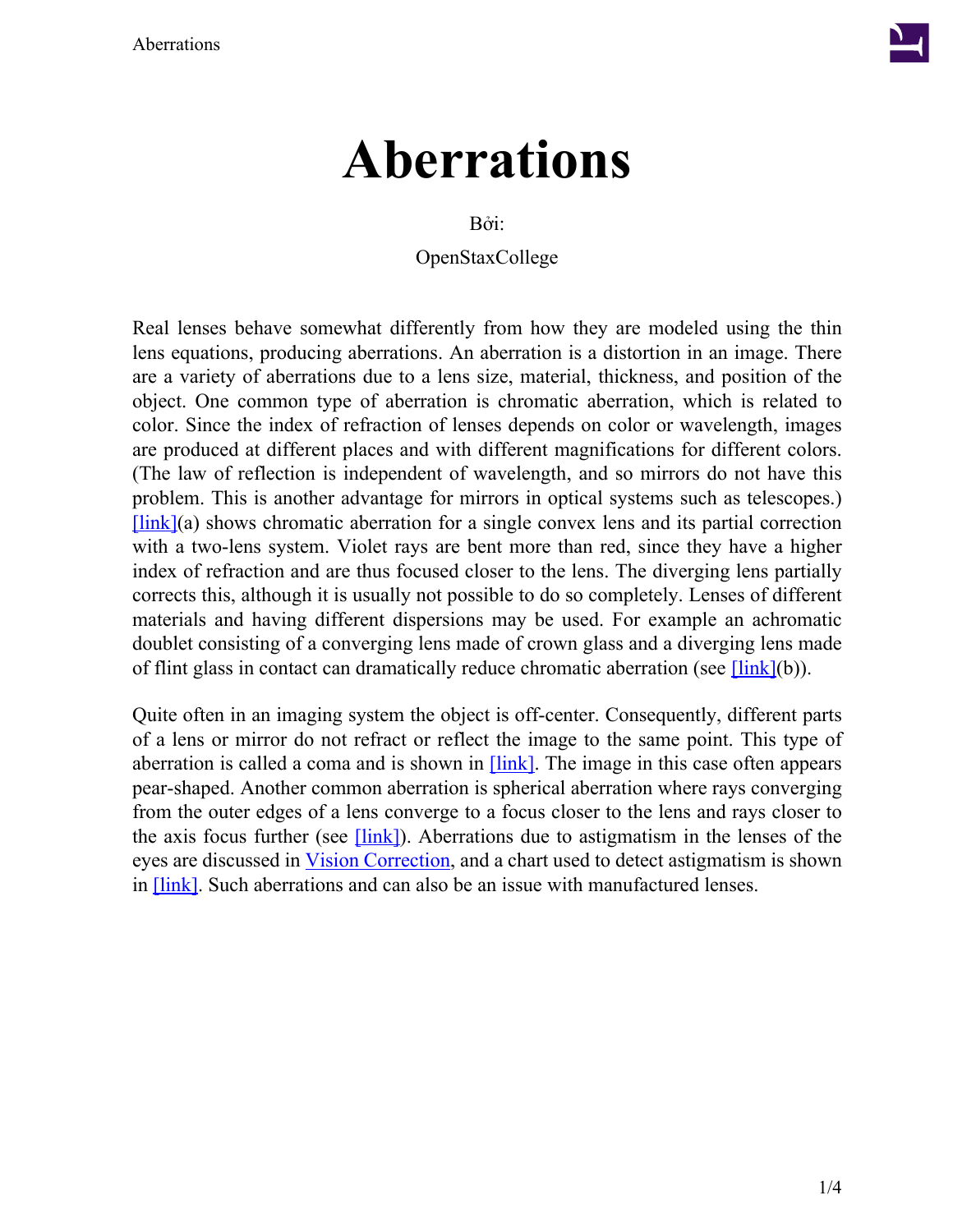#### <span id="page-1-0"></span>Aberrations



<span id="page-1-1"></span>*(a) Chromatic aberration is caused by the dependence of a lens's index of refraction on color (wavelength). The lens is more powerful for violet (V) than for red (R), producing images with different locations and magnifications. (b) Multiple-lens systems can partially correct chromatic aberrations, but they may require lenses of different materials and add to the expense of optical systems such as cameras.*



<span id="page-1-2"></span>*A coma is an aberration caused by an object that is off-center, often resulting in a pear-shaped image. The rays originate from points that are not on the optical axis and they do not converge at one common focal point.*



*Spherical aberration is caused by rays focusing at different distances from the lens.*

The image produced by an optical system needs to be bright enough to be discerned. It is often a challenge to obtain a sufficiently bright image. The brightness is determined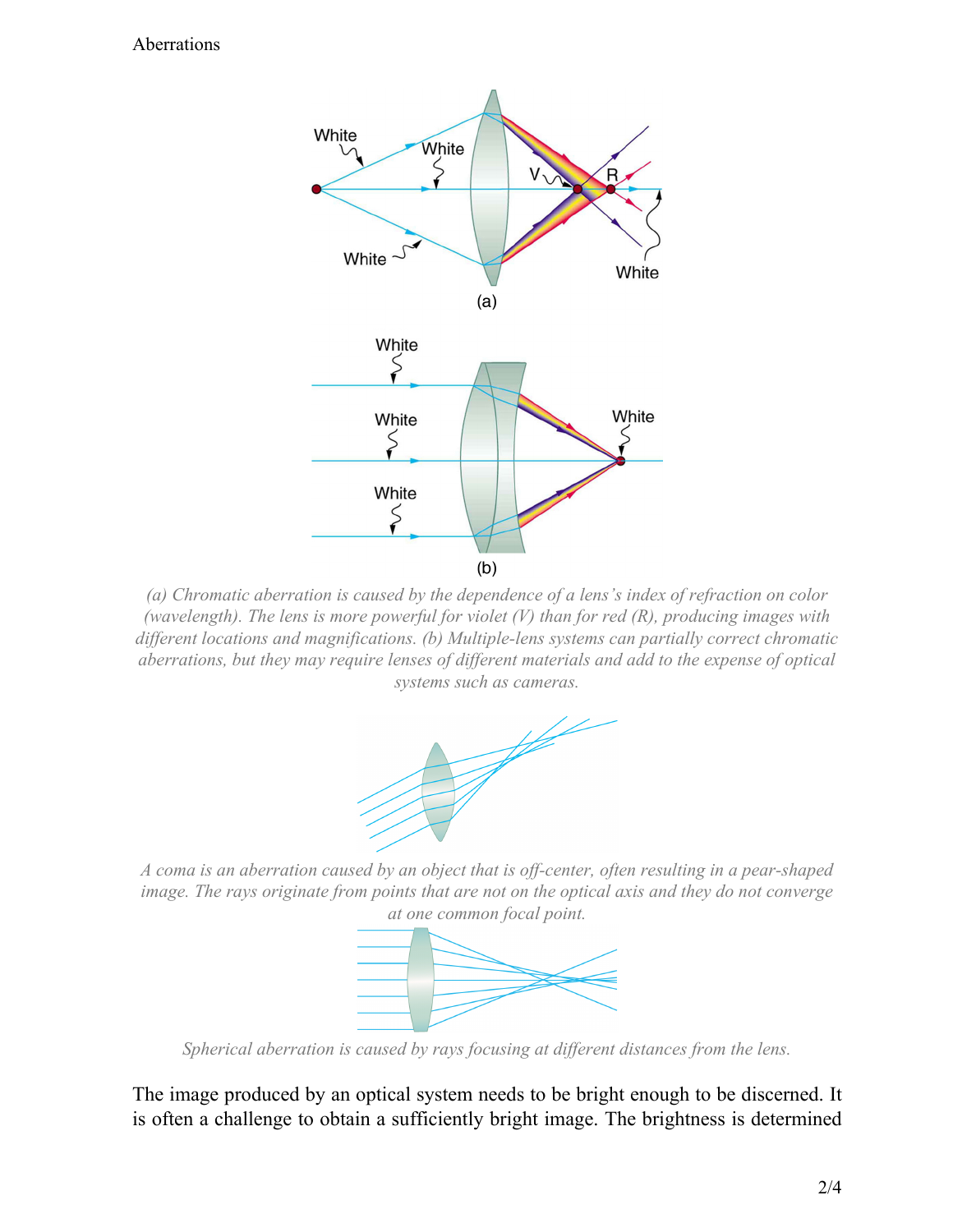by the amount of light passing through the optical system. The optical components determining the brightness are the diameter of the lens and the diameter of pupils, diaphragms or aperture stops placed in front of lenses. Optical systems often have entrance and exit pupils to specifically reduce aberrations but they inevitably reduce brightness as well. Consequently, optical systems need to strike a balance between the various components used. The iris in the eye dilates and constricts, acting as an entrance pupil. You can see objects more clearly by looking through a small hole made with your hand in the shape of a fist. Squinting, or using a small hole in a piece of paper, also will make the object sharper.

So how are aberrations corrected? The lenses may also have specially shaped surfaces, as opposed to the simple spherical shape that is relatively easy to produce. Expensive camera lenses are large in diameter, so that they can gather more light, and need several elements to correct for various aberrations. Further, advances in materials science have resulted in lenses with a range of refractive indices—technically referred to as graded index (GRIN) lenses. Spectacles often have the ability to provide a range of focusing ability using similar techniques. GRIN lenses are particularly important at the end of optical fibers in endoscopes. Advanced computing techniques allow for a range of corrections on images after the image has been collected and certain characteristics of the optical system are known. Some of these techniques are sophisticated versions of what are available on commercial packages like Adobe Photoshop.

### **Section Summary**

- Aberrations or image distortions can arise due to the finite thickness of optical instruments, imperfections in the optical components, and limitations on the ways in which the components are used.
- The means for correcting aberrations range from better components to computational techniques.

# **Conceptual Questions**

List the various types of aberrations. What causes them and how can each be reduced?

# **Problem Exercises**

### **Integrated Concepts**

(a) During laser vision correction, a brief burst of 193 nm ultraviolet light is projected onto the cornea of the patient. It makes a spot 1.00 mm in diameter and deposits 0.500 mJ of energy. Calculate the depth of the layer ablated, assuming the corneal tissue has the same properties as water and is initially at 34.0ºC. The tissue's temperature is increased to 100ºC and evaporated without further temperature increase.